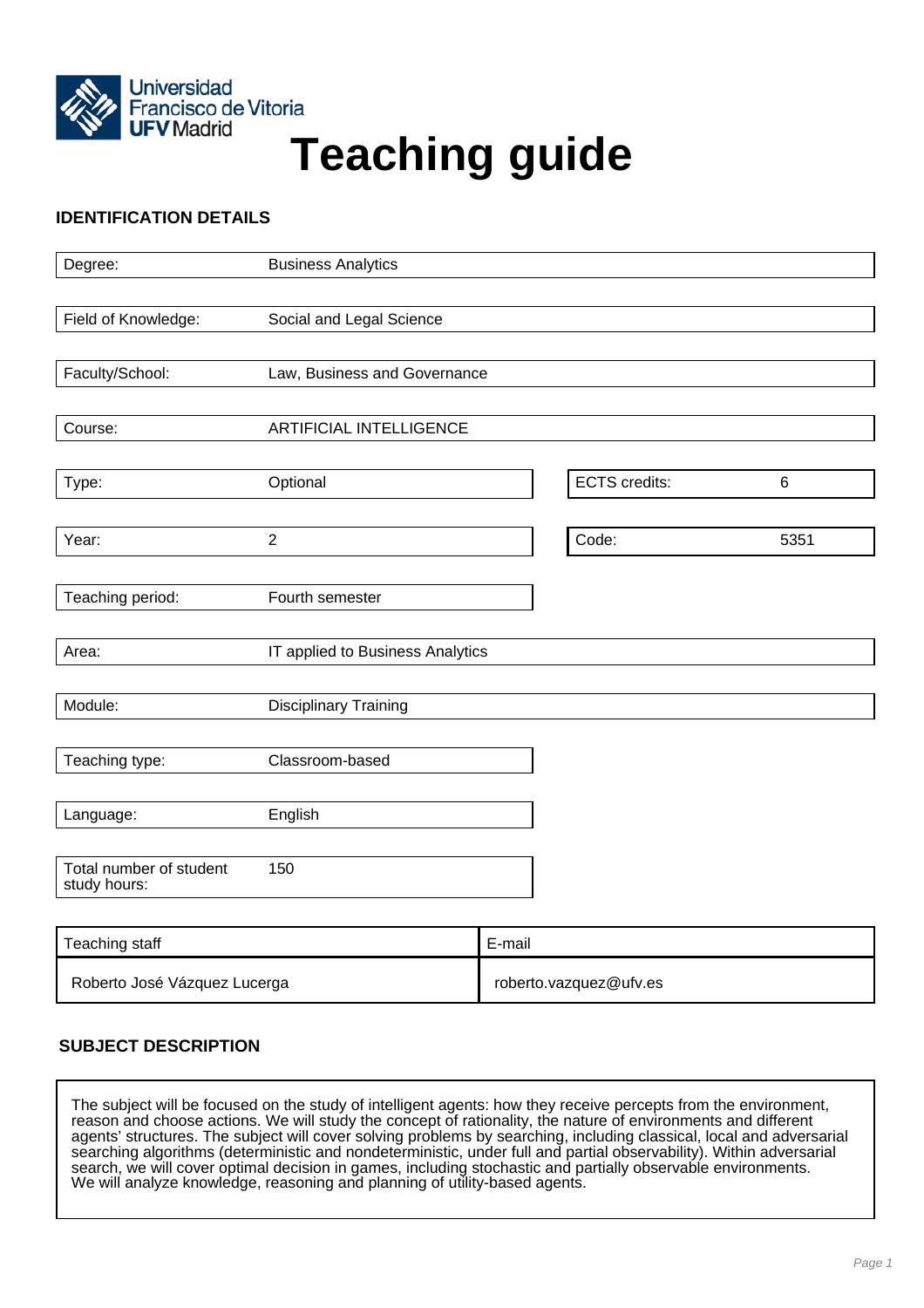## **GOAL**

The main goal of the course it to provide students with the knowledge required to understand, model and program computer agents that can learn, plan and solve problems autonomously, particularly (but not only) in business settings.

The specific aims of the subject are:

Understand the key concepts of artificial agent from the perspective of rationality, environment, actions and rewards.

Develop the necessary skills to quantitatively model problems and solve them through agent-based algorithms.

Learn to quantify uncertainty, reason probabilistically and understand the concepts of complex decision-making in environments under uncertainty.

## **PRIOR KNOWLEDGE**

The subject will build on the knowledge acquired by the student in Introduction to Statistics and Probability, Algorithms, Programming and Algebra.

We will use Python as programming language. Prior of Python knowledge is not required, but the student should be familiar with algorithms and data structures in general and be familiar with at least one other programming language. Key concepts will be developed using pseudo-code, using Python code as a tool to show a particular implementation. The idea is to focus more on the structure of the programs that on the syntax and semantics of a particular language. By the end of the course, the student should be able to connect pseudo-code and its particular Python implementation and make small changes or extensions to functions or snippets.

#### **COURSE SYLLABUS**

Part I Artificial Intelligence -Introduction to intelligent agents Part II Problem Solving -Classical Search -Adversarial Search Part III Uncertain Knowledge and Reasoning -Probabilistic Reasoning -Making Complex Decisions

## **EDUCATION ACTIVITIES**

AI is demanding both in terms of conceptual understanding and programming (data structures and algorithms). Lectures will begin with a compelling case, and then approach it with a bottom up approach, starting with concepts and developing the solving strategy up to the pseudo-code.

Students are required to bring a computer to class with Python (most recent stable version), an IDE (PyCharm or similar) and Git installed. If you don't' have this environment, please install it before the first day of class. Code will be distributed using a dedicated GitLab repository (create an account if you don't already have it). We will use live coding and build, modify, and extend code from the textbooks o created by the lecturer. Students are expected, at the beginning of each class, to have the environment open and access to a recent version of the repository.

Individual work will be required to prepare the class by reading the corresponding sections of the textbook and familiarizing with the code that will be discussed in class: the lecturer will assume some familiarity with the code that will be used during the lecture. It is therefore a requirement to study the main sections of the code BEFORE class, using a Flipped Learning Approach.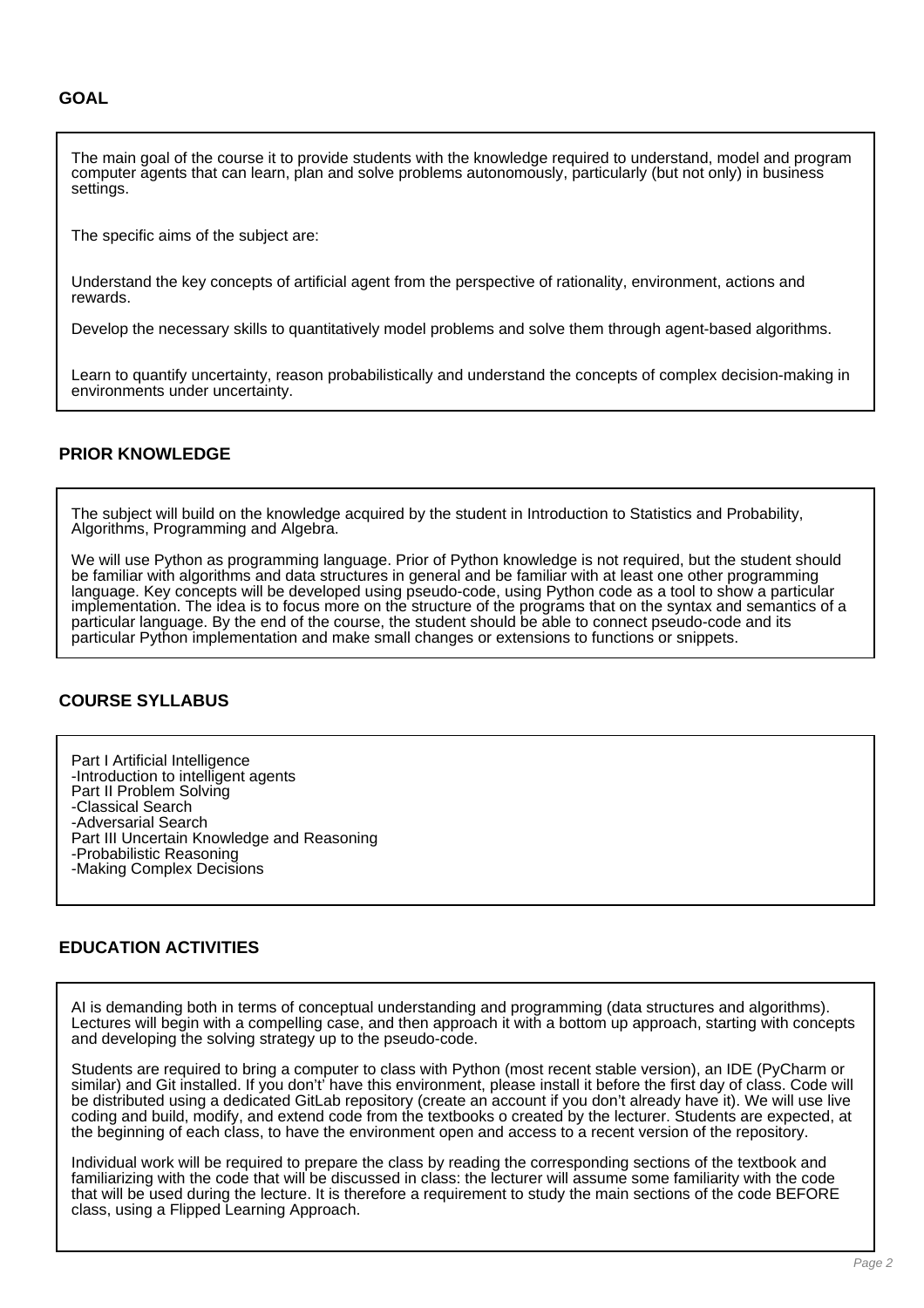During the live coding sections of the class, students will sometimes work in pairs to develop or modify code.

There will be several graded Assignments and Class Quizzes throughout the term. Questions will refer to key concepts or pseudo-code discussed in earlier classes. The idea of the Assignments to provide early feedback both to the student and the professor.

Assignments are individual work and plagiarism will be controlled. A student may be asked, at any time, to reproduce the code submitted (with identical or similar data) and/or explain his or her code/answers. If the student is not able to do so, the University will consider that the student has not submitted original, individual work as required by this teaching guide for quizzes, assignments, and the final exam. Plagiarism rules contained in paragraphs 7 and 9 of the UFV Coexistence Regulations (Normativa de Convivencia) may apply at the discretion of the University.

# **DISTRIBUTION OF WORK TIME**

| CLASSROOM-BASED ACTIVITY | INDEPENDENT STUDY/OUT-OF-CLASSROOM<br><b>ACTIVITY</b> |
|--------------------------|-------------------------------------------------------|
| 60                       | 90                                                    |
| hours                    | hours                                                 |

## **SKILLS**

#### **Basic Skills**

Students must have demonstrated knowledge and understanding in an area of study that is founded on general secondary education. Moreover, the area of study is typically at a level that includes certain aspects implying knowledge at the forefront of its field of study, albeit supported by advanced textbooks

Students must be able to apply their knowledge to their work or vocation in a professional manner and possess skills that can typically be demonstrated by coming up with and sustaining arguments and solving problems within their field of study

Students must have the ability to gather and interpret relevant data (usually within their field of study) in order to make judgments that include reflections on pertinent social, scientific or ethical issues

Students must be able to convey information, ideas, problems and solutions to both an expert and non-expert audience

Students must have developed the learning skills needed to undertake further study with a high degree of independence

#### **General Skills**

Capacity for achieving objectives, problem-solving and decision-making in the environment of quantative and qualititative mass data.

Capacity for critical, self-critical, analytical and reflexive thought.

#### **Specific skills**

Know how to manage quantative and computer tools for decision-making.

Be able to understand the basics, paradigms and techniques of intelligent systems, and analyse, design and build computer systems, services and applications which use these techniques in the field of big data.

Understand the function and market of company information intelligence systems and big data, and their main uses and components for providing information, and knowledge that allows for better decision-making in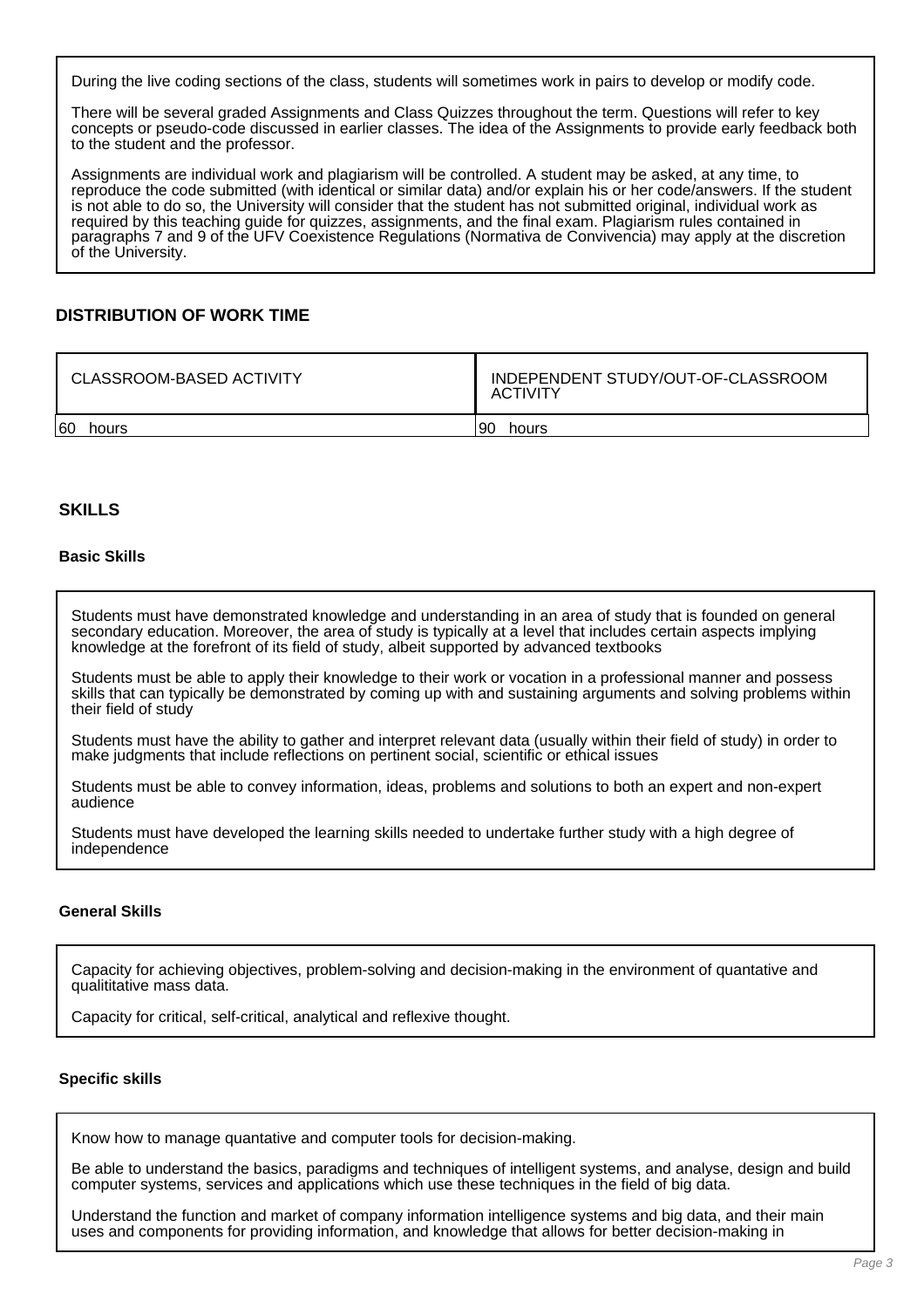## **LEARNING RESULTS**

Understand the nature of intelligent agents, actions and environments and use the key concepts related to problem solving in AI.

Understand representations of complex environments and ability to define problems quantitatively

Capacity to describe and analyze how agents can develop policies through the interaction with the environment

Develop and apply AI models to solve simple problems and evaluate their performance.

## **LEARNING APPRAISAL SYSTEM**

Evaluation items:

- Assignments and class quizzes (40%)

- Written exam covering theory and practice (50% of final grade)

- Participation (10%)

For students unable to attend classes (Erasmus, etc) or students repeating this course, grading will be done as follows:

- Assignments and class quizzes (50%)

- Written exam covering theory and practice (50% of final grade)

Please contact the professor if you are in this group.

Criteria to pass:

- Obtain at least a 5 in the written exam

- Obtain an average of at least of 5 in the class assignments.

- Assignments will have a due date. Students can submit late after this due date and up to two weeks before the last class of the term, but the grade of the late assignments will be reduced by 30% as a penalty. No submissions will be allowed after.

- Presenting all assignments and class quizzes is not a requirement, but the grade of a missed assignment will be zero and will be averaged with the rest of the submissions.

The appraisal system will in any case be subordinated to the appraisal norms established by the University.

Plagiarism and other forms of academic dishonesty are unacceptable and will make the students liable according to paragraphs 7 and 9 of the UFV Coexistence Regulations (Normativa de Convivencia).

In case new health care regulation results in changes that requires part of the in-class activity to be arrange remotely, the Professor will arrange synchronous classes during the same time and days. Assistance and active participation to these classes is compulsory and will be evaluated as described above, with the same weights.

Exams will be on-site, if heath care regulations allow it, but may be modified if need be to comply with the requirements of health care authorities. Class Assignments and the written exam may be arranged using online tools available in Virtual Classroom. Weights don't change.

### **BIBLIOGRAPHY AND OTHER RESOURCES**

#### **Basic**

Russel, S., Norvig., P., Artificial Intelligence: A Modern Approach (4th Edition) (Pearson Series in Artifical